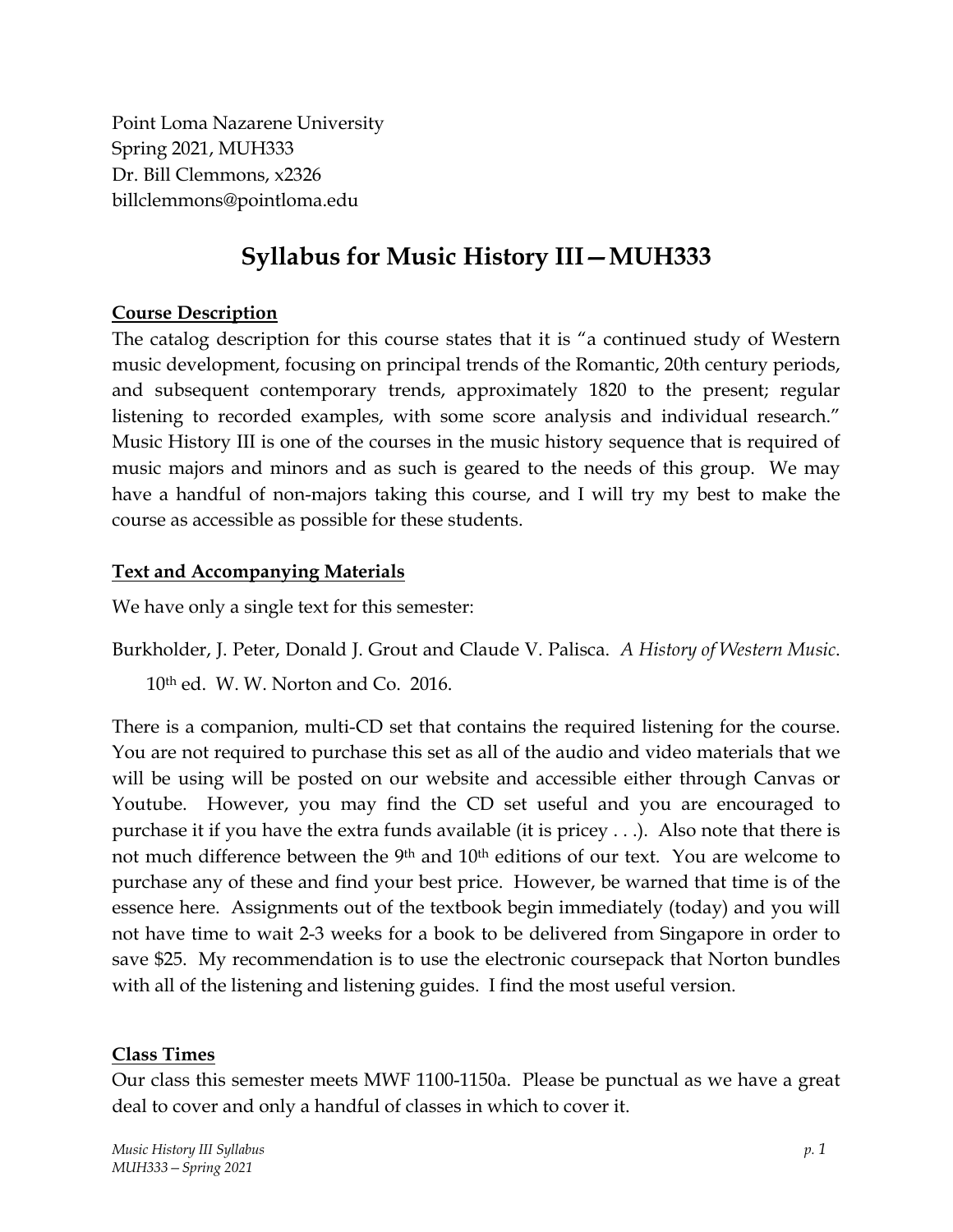# **Final Exam Time**

The Final Exam is scheduled for Monday of the final exam week at 1030a. If there is some reason that you cannot take the exam at this time you must inform me in the first four weeks of the semester. If you ask for a different exam time at the end of April I will not be obligated to assist. Please make your travel arrangements now. There is a link to the Final Exam Schedule page on Canvas.

# **Course Objectives (What I hope to accomplish)**

- Introduce you to many (but not all) of the terminology, composers and compositions of Western Art Music from 1825 to the present day,
- Involve us in discussing the big trends, ideas and cultural shifts that inform this music and how we both perform it and listen to it,
- Introduce you to basic research methodology, research tools and the writing style that accompanies music research.

#### **Course Learning Outcomes (What I hope that you accomplish)**

- Demonstrate a familiarity with the basic outline of Western Art Music—including terminology, composers and trends—from 1825 to the present day by successfully completing assignments, quizzes and chapter tests,
- Demonstrate an understating of the big themes that inform the music of our eras by posting to our discussion boards, engaging in classroom discussions and completing the listening quizzes,
- Demonstrate the ability to accomplish basic research in music by creating an annotated bibliography generated from the important bibliographic tools of music research including RILM, DDM, Grove's, IIMP and JSTOR,
- Demonstrate that you can engage the music of the Romantic and Modern eras as a performer by studying, analyzing, performing and discussing a composition from this era.

# **Units and Unit Tests**

We have thirteen chapters in our text that I will group so that three or four chapters will be tested as a unit every five or six classes. The unit tests are a mixture of multiplechoice and short-answer questions that cover both the information in our chapters and the listening assignments. The questions for the short answer section will mostly come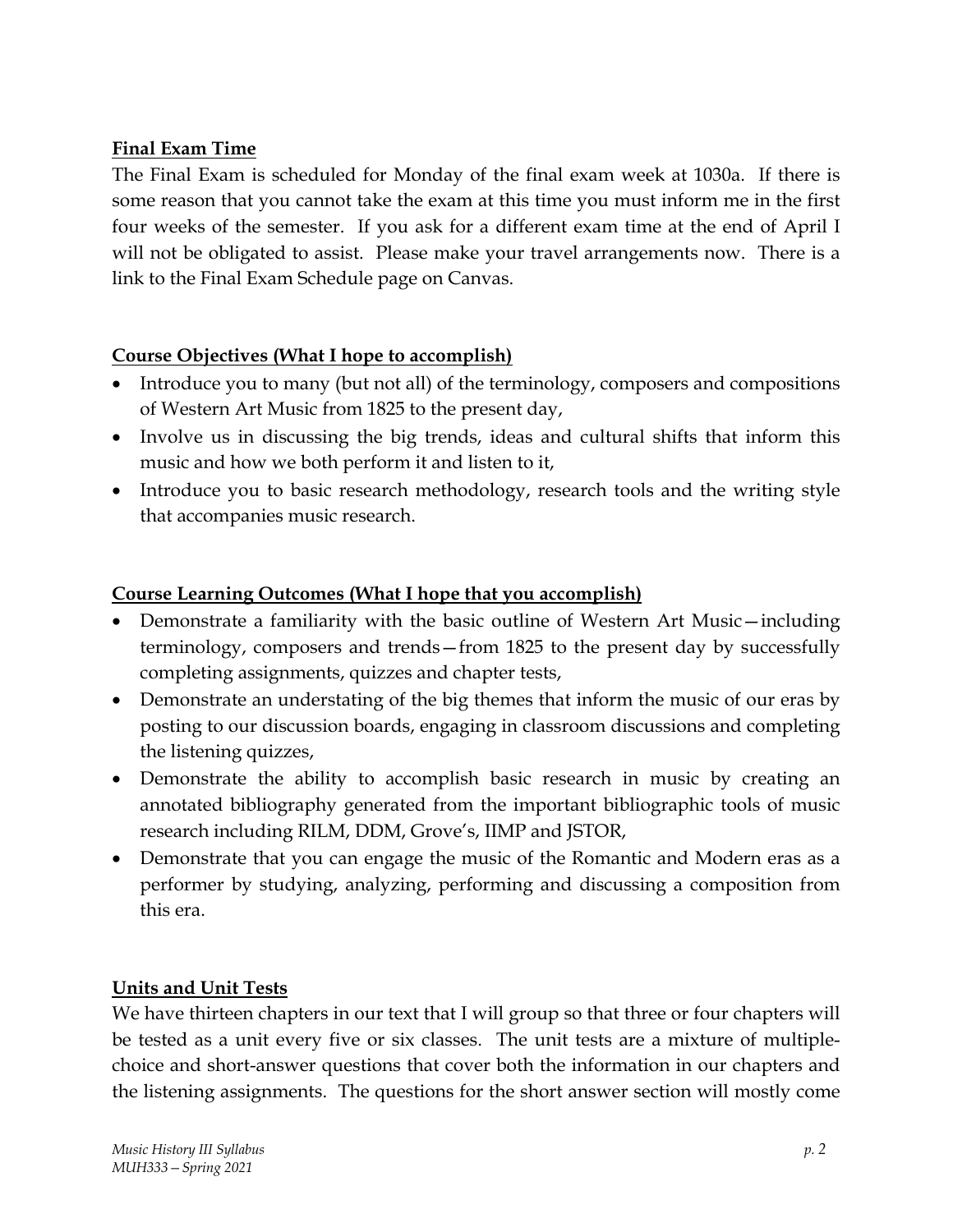from the online quizzes and the postings created on our class discussion board. The listening section is a mixture of the selections on the CD that accompany the chapters as well as the listening selections that we cover in class.

In addition to the Unit Tests there will be a comprehensive Mid-Term and Final Exam that will be a mixture of multiple-choice, short-answer and essay questions.

# **Projects, Group Work and Being Considerate**

Our class will be structured in such a way that we will spend one class discussing the contents of a chapter, usually a single concept, genre or composer, followed by a class devoted to in-class, group work, researching related music and composers. We then follow up our class sessions by posting our work on the eClass discussion boards or with an online quiz. You should plan on one posting and one online quiz per week.

Since at least one of our classes each week is devoted to doing in-class research, I am asking that you regularly bring a web-enabled device to each class. That is, if you own a laptop or tablet, please bring these items to class along with a set of headphones. Please realize that it is impossible to accomplish much musically on the small screen of a smartphone and that no phones will be allowed in class.

However, I am also asking that you refrain from distracting our class by answering email, cruising Facebook, or engaging in activities that are not directly beneficial to our class, our subject and to the other students in the class. Having direct access to the web can be a tremendous help in a class such as ours, but it also presents a potential distraction that can impede our class discussions and activities. Please be respectful of the time and investment of the students around you and avoid engaging in activities on the web during class time that present a distraction.

# **Final Project and Presentation**

As with most of the courses offered by the PLNU Department of Music, Music History III maps its objectives to our Departmental Learning Outcomes. Our class objectives map to the LO for all Music Programs that states that students "become conversant with the outline of music history and literature." This LO is assessed through our Final Project which is one of the "signature assignments," or portfolio-level assignments in the Music Department. This semester you are being asked to generate a short lecture performance accompanied by an annotated bibliography, of the type that we often have to give as a part of Graduate Study in music.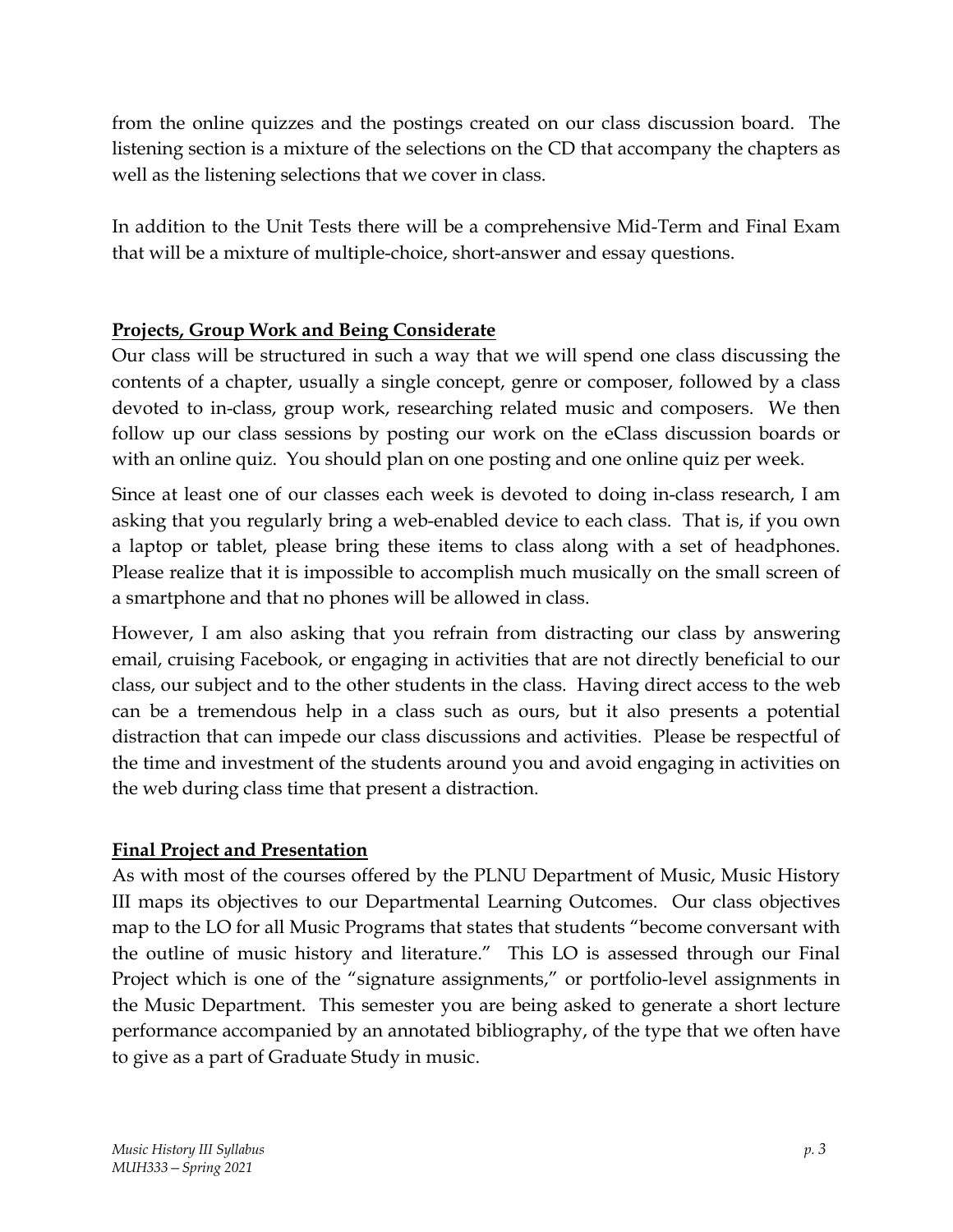The requirements for this project are as follows:

- Pick a composition for your performing area that falls within our time period. You will both study this piece with your applied teacher and work on it in our class. This piece must be submitted to me for approval.
- Acquire a copy of the best performing edition of this work.
- Acquire a copy of the manuscript, first edition and/or sketches of the work.
- Go to SDSU and run a search through RILM to get an overview of the current state of scholarship and the central issues for your composition/composer.
- Follow up your bibliographic search from RILM with other databases, such as DDM, JSTOR, IIMP and similar.
- Generate an annotated bibliography for your piece/composer that outlines the most helpful works and scholarship.
- Create an analysis of your piece that incorporates your own ideas as well as ideas acquired through a review of the literature
- Perform your composition and present your scholarship at our two lecture/recitals at the end of the semester, Monday, 29 April, 430—730p.
- Write up your findings in a paper to be submitted by the end of the semester.

#### **Grading and Evaluation**

I maintain the grades for the class through our Canvas system. Hopefully, you are familiar with this system and are able to log into it. Both attendance and grades will be listed there.

| Class Discussions and postings | 10% |
|--------------------------------|-----|
| <b>Final Project</b>           | 15% |
| Unit Tests (4)                 | 25% |
| Online quizzes                 | 25% |
| Mid-Term and Final Exam        | 25% |

# **Grading Scale**

The grading scale for this class is liberal and as follows:

| $100 - 93$ | A    |
|------------|------|
| $92 - 90$  | $A-$ |
| $89 - 87$  | B+   |
| $86 - 83$  | B    |
| $82 - 80$  | B-   |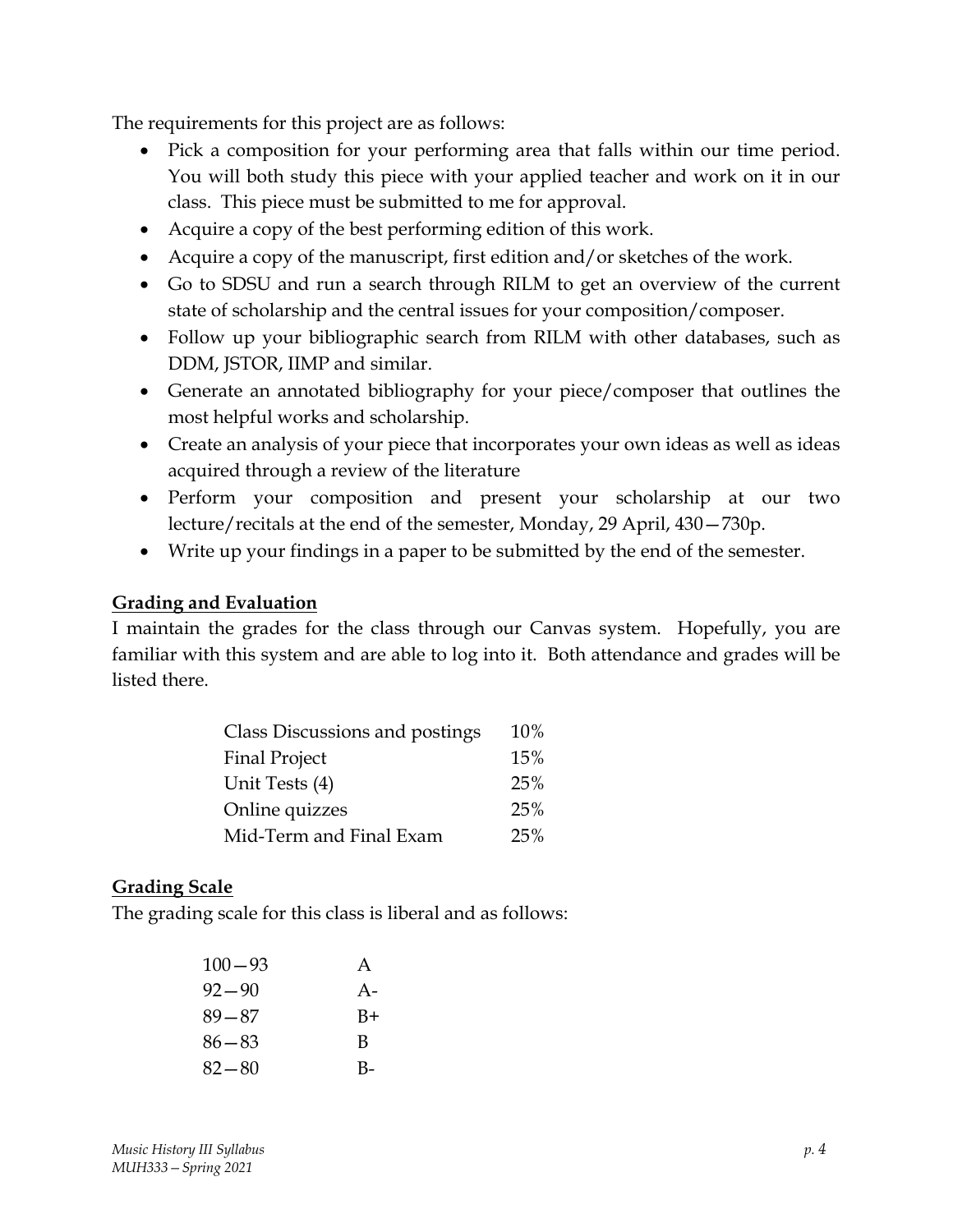| 79—77     | $C+$     |
|-----------|----------|
| 76—73     | C        |
| 72—70     | C-       |
| 69—67     | $D+$     |
| $66 - 63$ | D        |
| $62 - 60$ | $\Gamma$ |
| $59 - 0$  | F        |

#### **Attendance Policy**

I maintain a strict and inflexible attendance policy for this class. I take roll religiously and will keep a cumulative attendance list on the Canvas website. If you arrive late you will be listed as tardy. More than fifteen minutes late for a class is counted as an absence. Two tardies will count as an absence.

The College maintains a fairly tough stance concerning attendance: "any student whose number of absences in a class, for any reason, exceeds the equivalent of one and one half weeks of class may be de-enrolled from the class with a failing grade." This means four classes, eight tardies or any combination. Be forewarned! You will receive a warning at three absences, six tardies or any combination. I will receive a deenrollment notice at four absences, no exceptions.

These absences may be used as you see fit. If you get a great opportunity to go skiing in Vail and are caught up and doing well, then use your cuts to take advantage of the opportunity. However, if you know that you have trouble getting up in the morning, tend to stay up to 2 AM playing Halo on your dorm's intranet, or are chronically sick, make arrangements now and plan accordingly. A rule of thumb for any class is that your total absences for the semester should never be greater than the total class meetings per week and should never be concurrent. I do not make up quizzes and there will not be any late postings to Canvas. Tests missed for a valid reason can be made up if you contact me to make arrangements.

#### **Listening List**

Since this class involves a great deal of music that will be unfamiliar to most of us there is, therefore, a great deal of listening involved. Most of this listening will come from the optional CD's that accompany out text. These listening assignments are aggregated on our listening pages that are accessed from Canvas.

#### **Academic Accommodations**